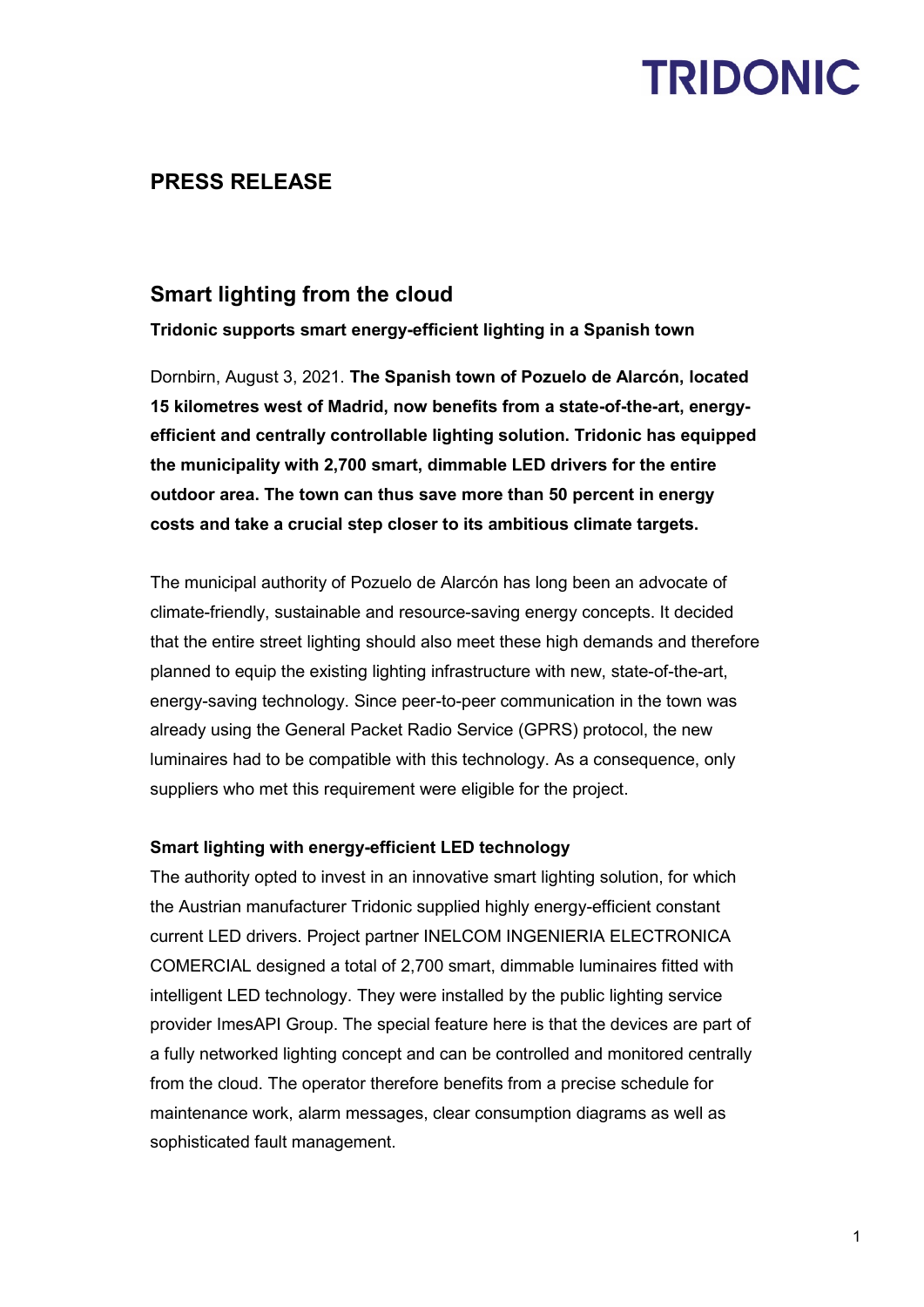## **TRIDONIC**

The Tridonic drivers were integrated in each individual luminaire. Four different luminaire types were used – classic luminaires (Villa), street lights (Vial), luminaires for parks and gardens and decorative luminaires for residential areas and green spaces. In particular, the engineers installed 300 constant current 40 W LED drivers of type [LCO 40/200-1050/64 PD+ NF C PRE3,](https://www.tridonic.com/com/de/products/led-treiber-lco-40w-200-1050ma-pdplus-nfc-pre3.asp) 1,800 identical drivers with a maximum output power of 60 W (type [LCO 60/200-1050/100](https://www.tridonic.com/com/de/products/led-treiber-lco-60w-200-1050ma-pdplus-nfc-pre3.asp) pD+ [NF C PRE3\)](https://www.tridonic.com/com/de/products/led-treiber-lco-60w-200-1050ma-pdplus-nfc-pre3.asp) and 600 pieces 90 W drivers of type [LCO 90/200-1050/165](https://www.tridonic.com/com/de/products/led-treiber-lco-90w-200-1050ma-pdplus-nfc-pre3.asp) pD+ NF [C PRE3.](https://www.tridonic.com/com/de/products/led-treiber-lco-90w-200-1050ma-pdplus-nfc-pre3.asp) Around 50 existing drivers had to be replaced because of various serious installation problems.

#### **Remote control of dimming profiles and driver performance**

"It was important for us to be able to program the dimming profiles remotely. Driver performance also had to be diagnosed remotely," says Ana Belén Cebrián Condado, Municipal Engineer from of Pozuelo de Alarcón. "Tridonic's driver solutions were able to meet these requirements without any problems."

Since the new lighting infrastructure was put into operation the town has been able to fully meet its high energy efficiency requirements. By switching the luminaires to LED technology, power consumption has been reduced by more than 50 percent. Further energy savings result from the use of individual dimming profiles. And the inhabitants of Pozuelo de Alarcón also benefit from the upgrade: Visually attractive luminaires with a particularly warm and pleasant light improve the quality of life in the town.

#### **High ecological benefits and easy management**

"The new lighting is impressive all round. Now we can fully meet our high ecological standards. And with central, cloud-based management including transparent monitoring functions, inventory optimization and simplified maintenance, we are saving ourselves time and money," says Ana Belén Cebrián Condado.

#### **Pictures**

Pozuelo opted to invest in an innovative smart lighting solution, for which Tridonic supplied highly energy-efficient constant current LED drivers. The new luminaires part of a fully networked lighting concept and can be controlled and monitored centrally from the cloud.